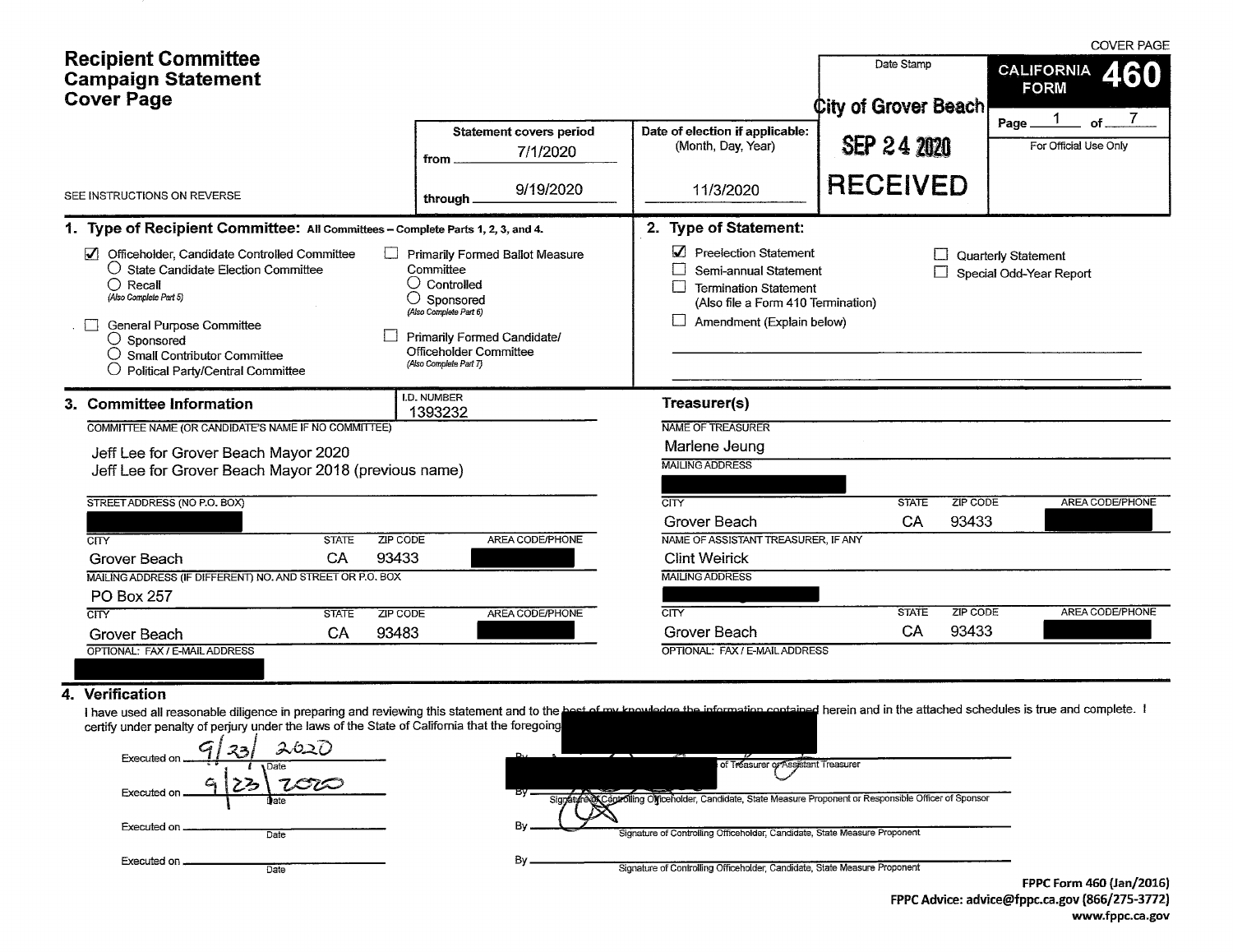# Recipient Committee Campaign Statement Cover Page - Part 2

# COVER PAGE - PART 2 **CALIFORNIA**

|      | FORM |    |  |  |  |
|------|------|----|--|--|--|
|      |      |    |  |  |  |
| Page |      | nf |  |  |  |

### 5. Officeholder or Candidate Controlled Committee

| NAME OF OFFICEHOLDER OR CANDIDATE                                          |
|----------------------------------------------------------------------------|
| Jeff Lee                                                                   |
| OFFICE SOUGHT OR HELD (INCLUDE LOCATION AND DISTRICT NUMBER IF APPLICABLE) |
| Mayor, City of Grover Beach                                                |

RESIDENTIAL/BUSINESS ADDRESS (NO. AND STREET) CITY STATE ZIP

Grover Beach, CA 93433

Related Committees Not Included in this Statement: List any committees not included in this statement that are controlled by you or are primarily formed to receive contributions or make expenditures on behalf of your candidacy.

| <b>COMMITTEE NAME</b> |                              | I.D. NUMBER                 |
|-----------------------|------------------------------|-----------------------------|
|                       |                              |                             |
|                       |                              |                             |
| NAME OF TREASURER     |                              | CONTROLLED COMMITTEE?       |
|                       |                              | ∏ YES<br>$\blacksquare$ NO  |
| COMMITTEE ADDRESS     | STREET ADDRESS (NO P.O. BOX) |                             |
|                       |                              |                             |
| <b>CITY</b>           | <b>STATE</b>                 | ZIP CODE<br>AREA CODE/PHONE |
|                       |                              |                             |
| <b>COMMITTEE NAME</b> |                              | I.D. NUMBER                 |
|                       |                              |                             |
|                       |                              |                             |
| NAME OF TREASURER     |                              | CONTROLLED COMMITTEE?       |
|                       |                              | $\Box$ YES<br>I I NO        |
| COMMITTEE ADDRESS     | STREET ADDRESS (NO P.O. BOX) |                             |
|                       |                              |                             |
|                       |                              |                             |

**CITY** 

STATE ZIP CODE AREA CODE/PHONE

## 6. Primarily Formed Ballot Measure Committee

NAME OF BALLOT MEASIIRE

| TER<br><b>BALLOT NO. OR LETT</b> | RISDICTION<br>JURISDIC <sup>1</sup> | JPPORT<br>OSE<br>ັ |
|----------------------------------|-------------------------------------|--------------------|
|----------------------------------|-------------------------------------|--------------------|

Identify the controlling officeholder, candidate, or state measure proponent, if any.

NAME OF OFFICEHOLDER, CANDIDATE, OR PROPONENT

| OFFICE SOUGHT OR HELD |  |
|-----------------------|--|
|                       |  |
|                       |  |
|                       |  |

```
DISTRICT NO. IF ANY
```
7. Primarily Formed Candidate/Officeholder Committee gist names or officeholder(s) or candidate(s) for which this committee is primarily fomed.

| NAME OF OFFICEHOLDER OR CANDIDATE | OFFICE SOUGHT OR HELD | <b>SUPPORT</b>           |
|-----------------------------------|-----------------------|--------------------------|
|                                   |                       | OPPOSE                   |
| NAME OF OFFICEHOLDER OR CANDIDATE | OFFICE SOUGHT OR HELD | SUPPORT<br>OPPOSE        |
| NAME OF OFFICEHOLDER OR CANDIDATE | OFFICE SOUGHT OR HELD | <b>SUPPORT</b><br>OPPOSE |
| NAME OF OFFICEHOLDER OR CANDIDATE | OFFICE SOUGHT OR HELD | <b>SUPPORT</b><br>OPPOSE |

Attach continuation sheets if necessary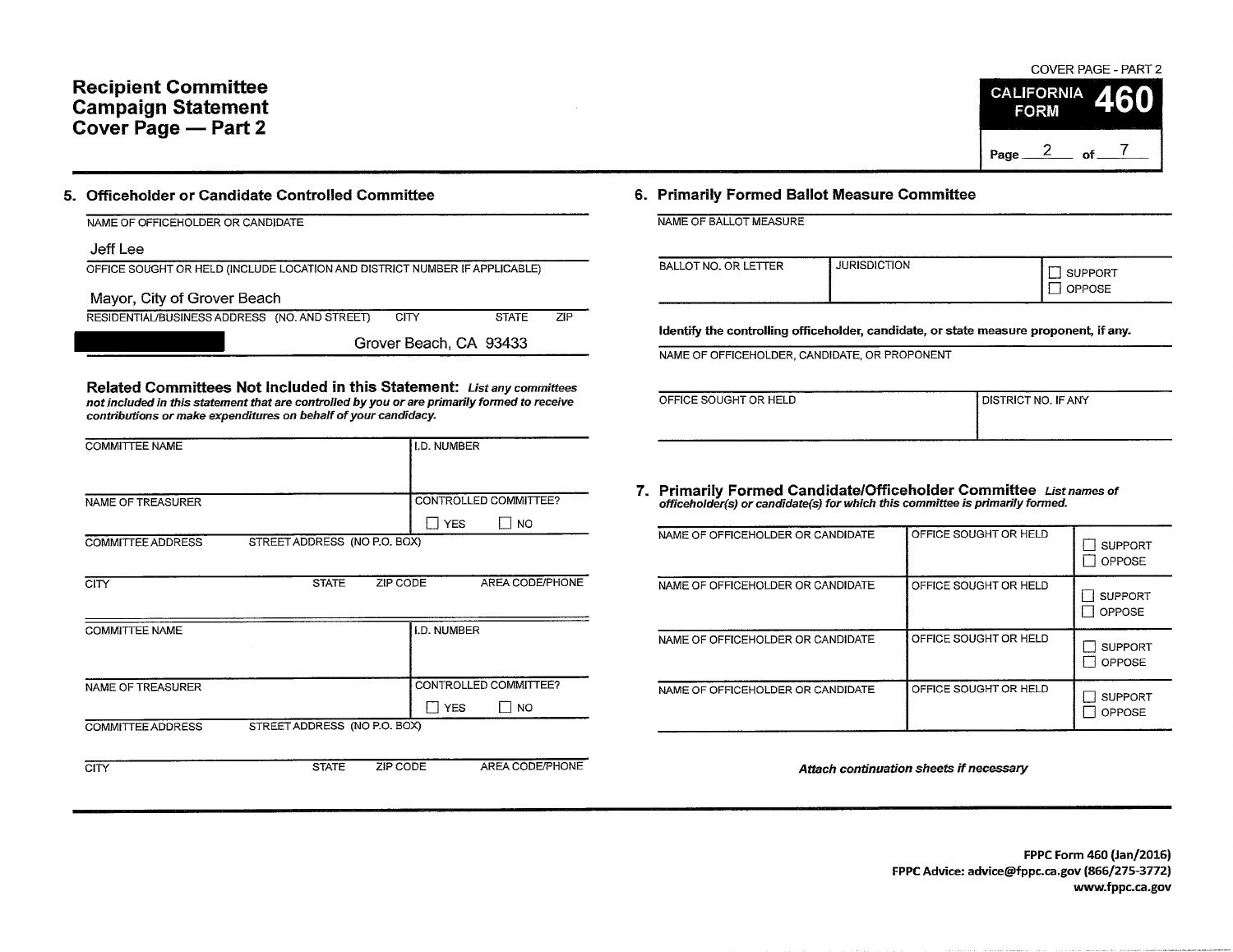| <b>Campaign Disclosure Statement</b>                                                                                                                                                                                                                                                  | Amounts may be rounded                                                  |                                                                                                                                                                                                                                                                                                                                                                                             | <b>SUMMARY PAGE</b>                                                                   |                                                                                             |  |  |
|---------------------------------------------------------------------------------------------------------------------------------------------------------------------------------------------------------------------------------------------------------------------------------------|-------------------------------------------------------------------------|---------------------------------------------------------------------------------------------------------------------------------------------------------------------------------------------------------------------------------------------------------------------------------------------------------------------------------------------------------------------------------------------|---------------------------------------------------------------------------------------|---------------------------------------------------------------------------------------------|--|--|
| <b>Summary Page</b>                                                                                                                                                                                                                                                                   | to whole dollars.                                                       | from.                                                                                                                                                                                                                                                                                                                                                                                       | <b>Statement covers period</b><br>7/1/2020                                            | <b>CALIFORNIA</b><br><b>FORM</b>                                                            |  |  |
|                                                                                                                                                                                                                                                                                       |                                                                         | through.                                                                                                                                                                                                                                                                                                                                                                                    | 9/19/2020                                                                             | of<br>Page $-$                                                                              |  |  |
| SEE INSTRUCTIONS ON REVERSE<br>NAME OF FILER<br>Jeff Lee for Grover Beach Mayor 2020                                                                                                                                                                                                  |                                                                         |                                                                                                                                                                                                                                                                                                                                                                                             |                                                                                       | I.D. NUMBER<br>1393232                                                                      |  |  |
| <b>Contributions Received</b>                                                                                                                                                                                                                                                         | Column A<br>TOTAL THIS PERIOD<br>(FROM ATTACHED SCHEDULES)              | <b>Column B</b><br>CALENDAR YEAR<br>TOTAL TO DATE                                                                                                                                                                                                                                                                                                                                           |                                                                                       | <b>Calendar Year Summary for Candidates</b><br>Running in Both the State Primary and        |  |  |
| 4.<br>5.                                                                                                                                                                                                                                                                              | 3,915.21<br>- \$<br>3,915.21<br>3,915.21                                | 11,370.28<br>11,370.28<br>11,370.28                                                                                                                                                                                                                                                                                                                                                         | <b>General Elections</b><br>20. Contributions<br>Received<br>21. Expenditures<br>Made | 7/1 to Date<br>$1/1$ through $6/30$<br>$\frac{1}{\sqrt{1-\frac{1}{2}}}\sqrt{1-\frac{1}{2}}$ |  |  |
| <b>Expenditures Made</b>                                                                                                                                                                                                                                                              |                                                                         | $\label{eq:2.1} \mathcal{L}_{\mathcal{A}}(x) = \mathcal{L}_{\mathcal{A}}(x) + \mathcal{L}_{\mathcal{A}}(x) + \mathcal{L}_{\mathcal{A}}(x) + \mathcal{L}_{\mathcal{A}}(x)$                                                                                                                                                                                                                   | <b>Candidates</b>                                                                     | <b>Expenditure Limit Summary for State</b>                                                  |  |  |
| 8.                                                                                                                                                                                                                                                                                    |                                                                         |                                                                                                                                                                                                                                                                                                                                                                                             |                                                                                       | 22. Cumulative Expenditures Made*<br>(If Subject to Voluntary Expenditure Limit)            |  |  |
|                                                                                                                                                                                                                                                                                       |                                                                         |                                                                                                                                                                                                                                                                                                                                                                                             | Date of Election<br>(mm/dd/yy)                                                        | Total to Date                                                                               |  |  |
|                                                                                                                                                                                                                                                                                       |                                                                         | $\sim$                                                                                                                                                                                                                                                                                                                                                                                      |                                                                                       |                                                                                             |  |  |
| <b>Current Cash Statement</b><br>12. Beginning Cash Balance  Previous Summary Page, Line 16 \$<br>16. ENDING CASH BALANCE Add Lines 12 + 13 + 14, then subtract Line 15<br>If this is a termination statement, Line 16 must be zero.<br><b>Cash Equivalents and Outstanding Debts</b> | 7,455.07<br>3,915.21<br>$\Omega$<br>2,390.47<br>8,979.81<br>0<br>0<br>0 | To calculate Column B.<br>add amounts in Column<br>A to the corresponding<br>amounts from Column B<br>of your last report. Some<br>amounts in Column A may<br>be negative figures that<br>should be subtracted from<br>previous period amounts. If<br>this is the first report being<br>filed for this calendar year,<br>only carry over the amounts<br>from Lines 2, 7, and 9 (if<br>any). | reported in Column B.                                                                 | *Amounts in this section may be different from amounts<br>FPPC Form 460 (Jan/2016)          |  |  |
|                                                                                                                                                                                                                                                                                       |                                                                         |                                                                                                                                                                                                                                                                                                                                                                                             |                                                                                       | FPPC Advice: advice@fppc.ca.gov (866/275-3772)                                              |  |  |

www.fppc.ca.gov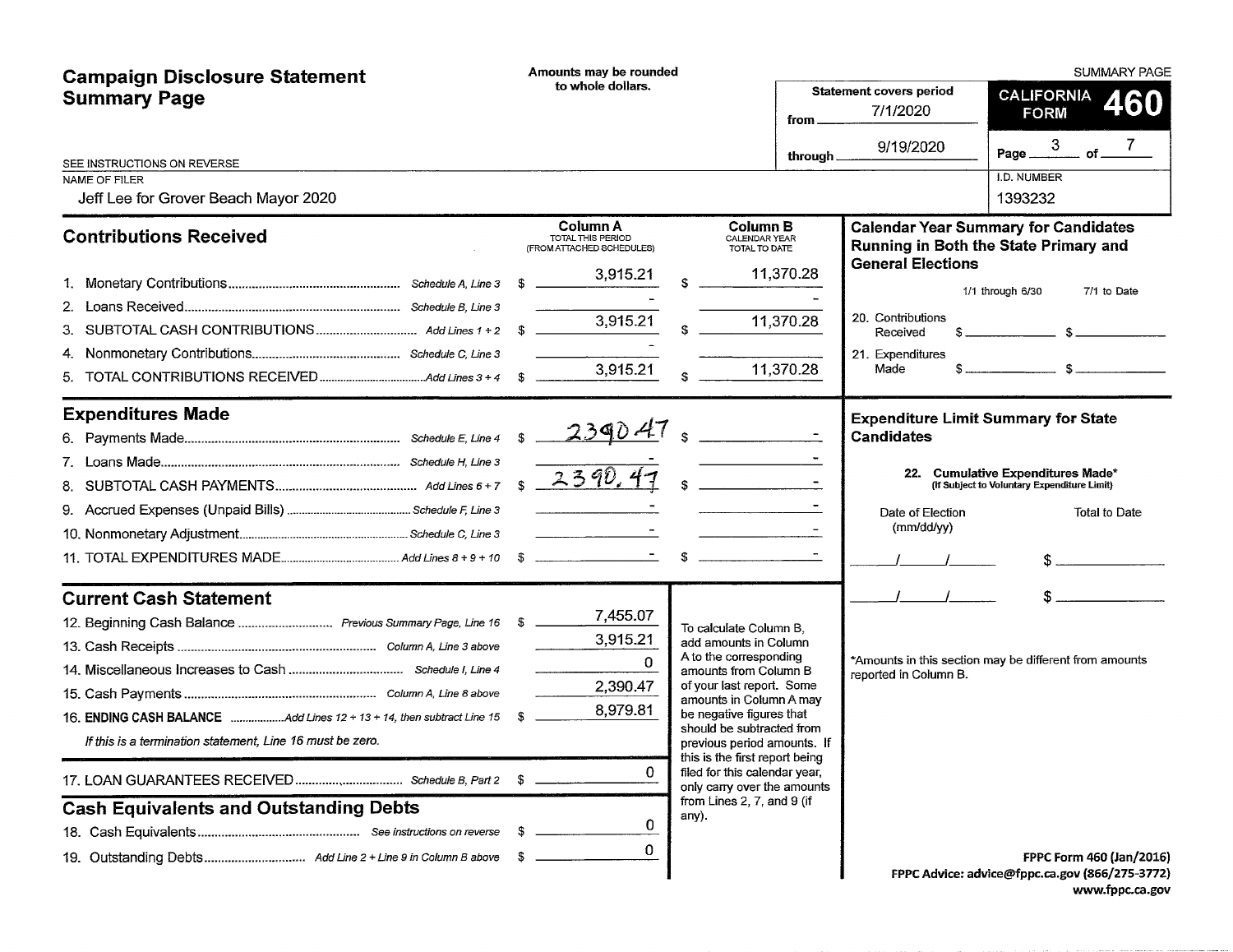#### Schedule A Amounts may be rounded **SCHEDULE A** to whole dollars. Statement covers period Monetary Contributions Received **CALIFORNIA** 460 from 7/1/2020 **FORM** through 9/19/2020  $\overline{7}$ 4 Page.  $of$ SEE INSTRuCTIONS ON REVERSE NAME OF FILER **I.D. NUMBER** Jeff Lee for Grover Beach Mayor 2020 1393232 CUMLILATIVE TO DATE IF AN INDIVIDUAL, ENTER **AMOUNT** PER ELECTION FULL NAME, STREET ADDRESS AND ZIP CODE OF CONTRIBUTOR CONTRIBUTOR (IF COMMITTEE, ALSO ENTER I.D. NUMBER) DATE RECEIVED THIS (IF COMMITTEE, ALSO ENTER I.D. NUMBER) OCCUPATION AND EMPLOYER CALENDAR YEAR TO DATE RECEIVED (IF SELF-EMPLOYED, ENTER NAME PERIOD (JAN. 1- DEC. 31) (IF REQUIRED) OF BUSINESS) [ IND Nancy Allison  $\Box$  COM Realtor 7/15/2020 150.00 150.00  $\Box$  OTH Grover Beach, CA 93433  $\Box$  PTY  $\Box$  SCC § IND Barbara Nicolls  $\Box$  COM Retired, Council Member 7/24/2020 150.00 150.00  $\Box$  OTH FPPC #1413877 Grover Beach, CA 93433  $\Box$ PTY  $\square$  SCC € IND IBEW PAC Educational Fund  $\Box$  COM PAC 7/24/2020 950.00 950.00  $\Box$  OTH Washington, DC 20001  $\Box$ PTY  $\square$  SCC  $\Box$ IND Sempra Energy  $\Box$  COM 7/24/2020 250.00 250.00 **Z** OTH Business San Diego, CA 92101  $\Box$  PTY  $\Box$  SCC  $\Box$  IND Southwestern Regional Council of Carpenter's FPPC #870169  $\Box$  COM 8/11 /2020 950.00 950.00  $\Box$  OTH Los Angeles, CA 90071  $\Box$  PTY  $\Box$  SCC SUBTOTAL \$ 2,450.00 Schedule A Summary 'Contributor Codes IND - Individual 1. Amount received this period-itemized monetary contributions. 3,750.00 COM - Recipient Committee (Include all Schedule A subtotals.)...... (other than PTY or SCC) 165.21 OTH - Other (e.g., business entity) 2. Amount received this period - unitemized monetary contributions of less than \$100 .......................\$ PTY - Political Party SCC - Small Contributor Committee 3. Total monetary contributions received this period. 3,915.21 (Add Lines 'l and 2. Enter here and on the Summary Page, Column A, Line 1.)......................TOTAL \$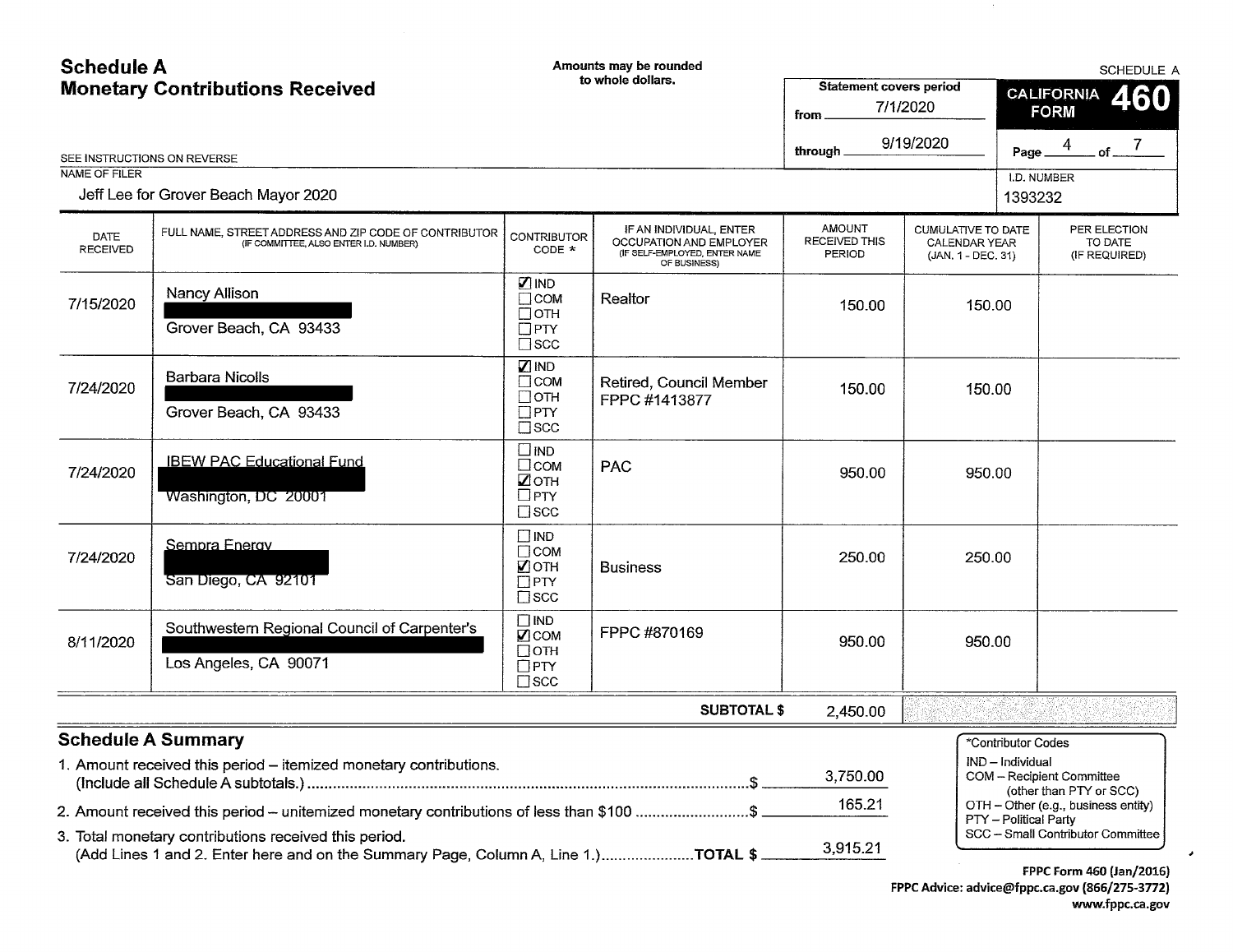|                                | <b>Schedule A (Continuation Sheet)</b><br><b>Monetary Contributions Received</b>                                                                 |                                                                            | Amounts may be rounded<br>to whole dollars.<br><b>Statement covers period</b>                       |                                                 |                                                                         |                               | SCHEDULE A (CONT.)<br><b>CALIFORNIA</b><br>460     |  |
|--------------------------------|--------------------------------------------------------------------------------------------------------------------------------------------------|----------------------------------------------------------------------------|-----------------------------------------------------------------------------------------------------|-------------------------------------------------|-------------------------------------------------------------------------|-------------------------------|----------------------------------------------------|--|
|                                |                                                                                                                                                  |                                                                            |                                                                                                     | 7/1/2020<br>from<br>through                     | 9/19/2020                                                               |                               | <b>FORM</b><br>Page $\frac{5}{2}$ of $\frac{7}{2}$ |  |
| NAME OF FILER                  | Jeff Lee for Grover Beach Mayor 2020                                                                                                             |                                                                            |                                                                                                     |                                                 |                                                                         | <b>I.D. NUMBER</b><br>1393232 |                                                    |  |
| <b>DATE</b><br><b>RECEIVED</b> | FULL NAME, STREET ADDRESS AND ZIP CODE OF CONTRIBUTOR<br>(IF COMMITTEE, ALSO ENTER I,D. NUMBER)                                                  | <b>CONTRIBUTOR</b><br>$CODE *$                                             | IF AN INDIVIDUAL, ENTER<br>OCCUPATION AND EMPLOYER<br>(IF SELF-EMPLOYED, ENTER NAME<br>OF BUSINESS) | <b>AMOUNT</b><br><b>RECEIVED THIS</b><br>PERIOD | <b>CUMULATIVE TO DATE</b><br><b>CALENDAR YEAR</b><br>(JAN. 1 - DEC. 31) |                               | PER ELECTION<br>TO DATE<br>(IF REQUIRED)           |  |
|                                | $B n $ $100$ $\frac{100}{100}$ $\frac{1000}{100}$ $\frac{1000}{100}$ $\frac{1000}{100}$ $\frac{1000}{100}$ $\frac{1000}{100}$ $\frac{1000}{100}$ | XIND<br><b>COM</b><br>$\Box$ OTH<br>$\Box$ PTY<br>$\square$ scc            | RETIRED                                                                                             | 41000                                           | $*_{100}$                                                               |                               |                                                    |  |
| $9 1 $ 2020                    | ASAD + MAZIAN SHAH<br>GROVER BEACH, CA 93433                                                                                                     | <b>X</b> IND<br>$\Box$ COM<br>$\Box$ OTH<br>$\Box$ PTY<br>$\square$ scc    | $DOCTOC +$<br>courci<br>MEMBER                                                                      | $A/\infty$                                      | $*_{100}$                                                               |                               |                                                    |  |
| $9 10 $ 2020                   | SUEAN HOGHES<br>GROUBE BEACH, CA 93433                                                                                                           | <b>X</b> IND<br>$\Box$ COM<br>$\Box$ OTH<br>$\square$ PTY<br>$\square$ scc | RETIRED                                                                                             | $4100^\circ$                                    | $*_{100}$                                                               |                               |                                                    |  |
| $9 n $ 2020                    | SHEET METAL LOCAL #104                                                                                                                           | $\square$ IND<br>$\Box$ COM<br>∙Потн<br>$\square$ PTY<br>X <sub>SCC</sub>  | PAC ID<br>#850261                                                                                   | $#1000\%$                                       | $*$ 1000 $\mathscr{C}$                                                  |                               |                                                    |  |
|                                |                                                                                                                                                  | $\Box$ IND<br>$\Box$ COM<br>$\Box$ OTH<br>$\square$ PTY<br>$\Box$ scc      |                                                                                                     |                                                 |                                                                         |                               |                                                    |  |
|                                |                                                                                                                                                  |                                                                            |                                                                                                     | SUBTOTAL\$ 1,200 <sup>0</sup>                   |                                                                         |                               |                                                    |  |

'Contributor Codes IND - Individual COM – Recipient Commit (other than PTf or SCC) OTH -- Other (e.g., business entit PTY – Political Party<br>SCC – Small Contributor Commit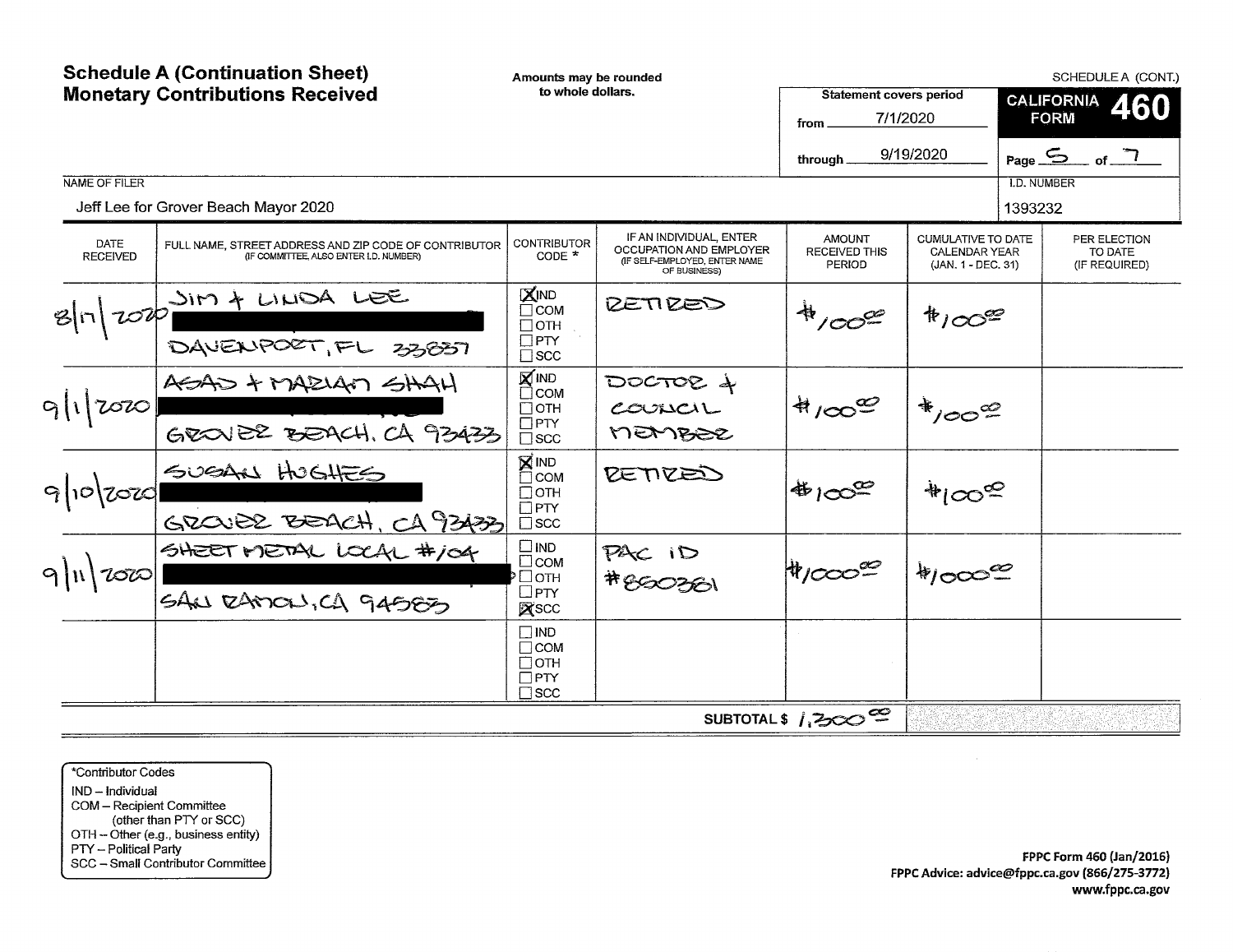| <b>Schedule E</b>                    | Amounts may be rounded<br>to whole dollars. | <b>SCHEDULE E</b><br><b>Statement covers period</b><br><b>CALIFORNIA</b> |                       |  |  |
|--------------------------------------|---------------------------------------------|--------------------------------------------------------------------------|-----------------------|--|--|
| <b>Payments Made</b>                 |                                             | 7/1/2020<br>from                                                         | 460<br><b>FORM</b>    |  |  |
| SEE INSTRUCTIONS ON REVERSE          |                                             | 9/19/2020<br>through                                                     | $\bm{\omega}$<br>Page |  |  |
| NAME OF FILER                        |                                             |                                                                          | I.D. NUMBER           |  |  |
| Jeff Lee for Grover Beach Mayor 2020 |                                             |                                                                          | 1393232               |  |  |

CODES: If one of the following codes accurately describes the payment, you may enter the code. Otherwise, describe the payment.

| CMP campaign paraphernalia/misc.                                  |     | MBR member communications                     |     | RAD radio airtime and production costs                    |
|-------------------------------------------------------------------|-----|-----------------------------------------------|-----|-----------------------------------------------------------|
| CNS campaign consultants                                          |     | MTG meetings and appearances                  |     | RFD returned contributions                                |
| CTB contribution (explain nonmonetary)*                           |     | OFC office expenses                           |     | SAL campaign workers' salaries                            |
| CVC civic donations                                               | PET | petition circulating                          |     | TEL t.v. or cable airtime and production costs            |
| FIL candidate filing/ballot fees                                  |     | PHO phone banks                               |     | TRC candidate travel, lodging, and meals                  |
| FND fundraising events                                            |     | POL polling and survey research               |     | TRS staff/spouse travel, lodging, and meals               |
| IND independent expenditure supporting/opposing others (explain)* |     | POS postage, delivery and messenger services  | TSF | transfer between committees of the same candidate/sponsor |
| LEG legal defense                                                 |     | PRO professional services (legal, accounting) |     | VOT voter registration                                    |
|                                                                   |     |                                               |     |                                                           |

LIT campaign literature and mailings

- 
- PRT print ads

WEB information technology costs (internet, e-mail)

| NAME AND ADDRESS OF PAYEE<br>(IF COMMITTEE, ALSO ENTER I.D. NUMBER)                                                                              | CODE       | OR.<br>DESCRIPTION OF PAYMENT | AMOUNT PAID |  |
|--------------------------------------------------------------------------------------------------------------------------------------------------|------------|-------------------------------|-------------|--|
| GODADDY<br>SCOTISIONE, AZ<br>89200                                                                                                               | <b>WEB</b> | TECHNOLOGY, WEBSITE           | 4/02.5      |  |
| ROOSTER CREEK TAVERN<br>AZZOYO GRALIDE, CA 93470                                                                                                 | MTG        | FOOD FOR CAMPAIGN             | 4112        |  |
| CITY OF GROUBL BEACH<br>GROVEZ BEACH, CA 93433                                                                                                   | FIL        | CITY FILING FORES             | $440^\circ$ |  |
| SUBTOTAL \$ $\sqrt[4]{659}$ <sup>T</sup><br>* Payments that are contributions or independent expenditures must also be summarized on Schedule D. |            |                               |             |  |

# **Schedule E Summary**

 $\sim$ 

| 4. Total payments made this period. (Add Lines 1, 2, and 3. Enter here and on the Summary Page, Column A, Line 6.) TOTAL \$ Z,390 47 |  |
|--------------------------------------------------------------------------------------------------------------------------------------|--|

FPPC Form 460 (Jan/2016) FPPC Advice: advice@fppc.ca.gov (866/275-3772) www.fppc.ca.gov  $\boldsymbol{y}$